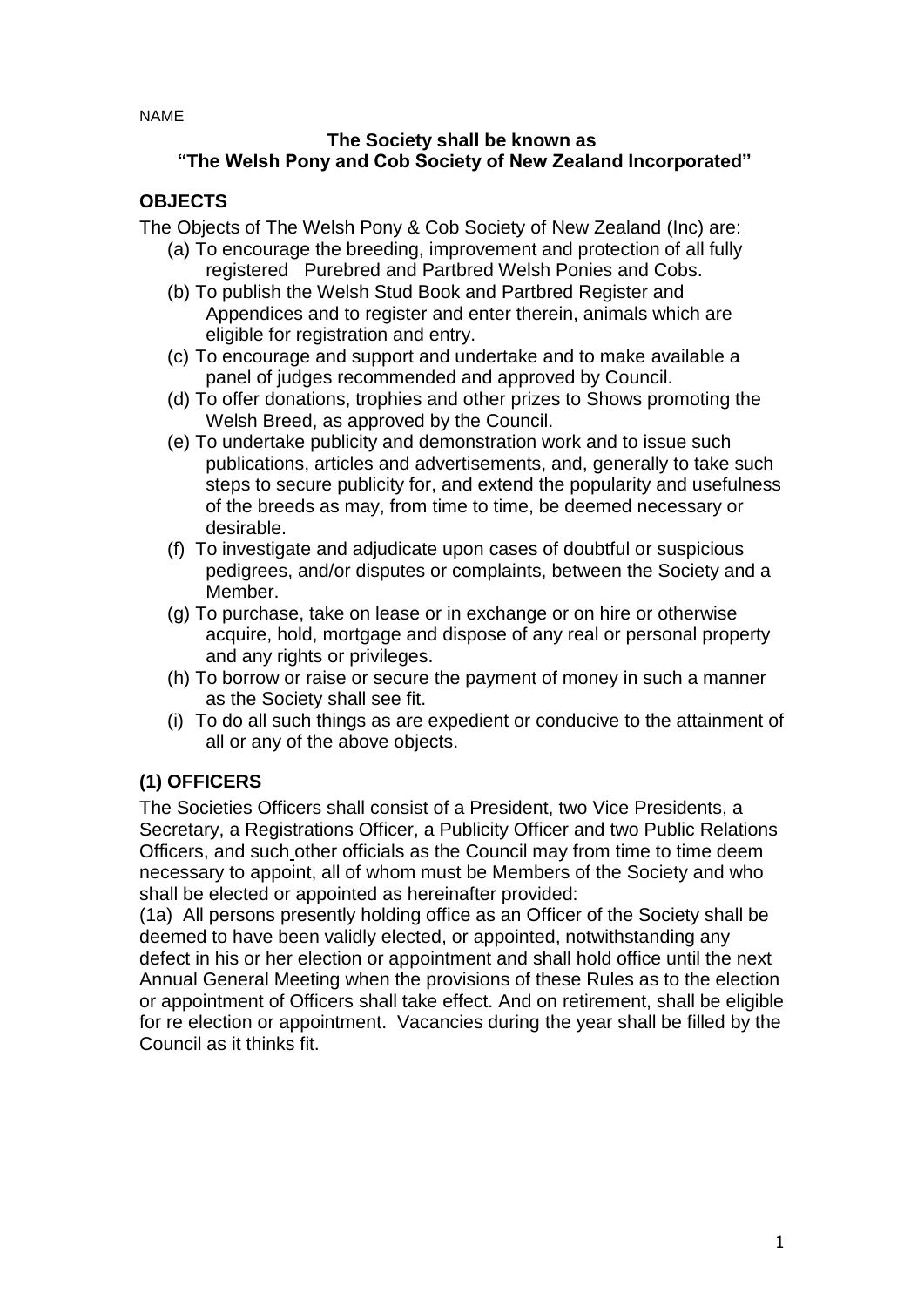# **(2) PRESIDENT**

The President shall have a term of two years and be elected biennially at an Annual General Meeting of Members and shall be a member of the Council and an ex officio member of all committees during their term of office. The President shall take the Chair at all meetings of members and Council Meetings at which they may be present. If for any unforeseen reason the elected President cannot fulfil their Role during their elected time the Vice Presidents shall jointly take over the Presidents Role until the next AGM. They shall hold office for a period of two years then shall automatically stand down (except as provided in paragraph (7b) hereof). On the expiry of their term of office retiring Members shall be eligible to be nominated and stand for re-election. This position has voting rights

#### **(3) VICE PRESIDENTS**

Two Vice Presidents shall be elected biennially at an Annual General Meeting of the Members and shall have a term of two (2) years. They shall be a member of the Council and an ex officio member of all committees during their term of office. They shall hold office for a period of two years then shall automatically stand down (except as provided in paragraph (7b) hereof). On the expiry of their term of office retiring Members shall be eligible to be nominated and stand for re-election. These positions have voting rights

# **(4) SECRETARY**

The Secretary shall be appointed by Council. It shall be their duty to keep all records, books, and accounts of the Society, to attend to correspondence and wherever practicable, to be present at meetings of the Society, Council Committees and Sub-Committees and to take the minutes of such meetings. In the absence of the Secretary from any meeting that meeting shall appoint an acting Secretary for the meeting.

This position has no voting rights.

#### **(5) REGISTRATIONS OFFICER**

The Registrations Officer shall be appointed by Council. It shall be their duty to record registrations and transfers of ownership and to assist the Editing Committee in the preparation of the Society's publications of registrations. This position has voting rights.

#### **(6) PUBLICITY OFFICIER & PUBLIC RELATIONS OFFICERS**

*Publicity Officer.* The Publicity Officers duty is to promote by publicity the overall affairs and interest of the Society. The Publicity Officer shall be elected triennially at the Annual General Meeting of Members. They shall hold office for a period of three (3) years then shall automatically stand down (except as provided in paragraph (7b) hereof). On the expiry of their term of office retiring Members shall be eligible to be nominated and stand for reelection.

This position has voting rights.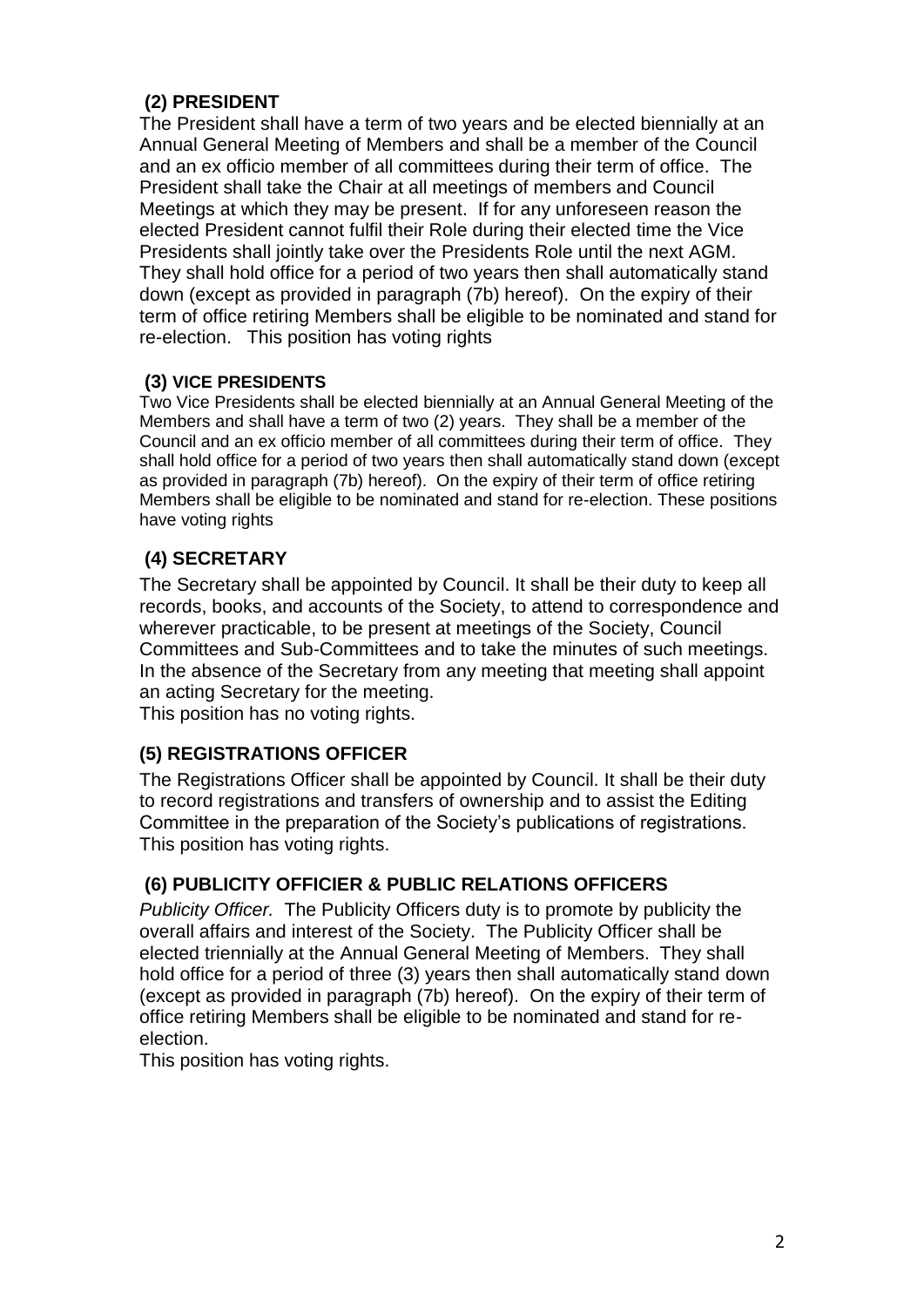*Public Relations Officers.* There shall be two Public Relations Officers, one to represent the North Island and one to represent the South Island and it shall be their duty to promote by publicity the overall affairs and interests of the Society in their respective areas. They shall be elected each year at the Annual General Meeting.

These positions have voting rights.

### **(7) FINANCIAL REVIEWER**

The Financial Reviewer of the Society shall be appointed annually by the Council and shall be confirmed at the AGM.

This position has no voting rights.

# **(8) COUNCIL**

The general management and administration of the funds and property of the Society and of it affairs generally shall be delegated to and controlled by a Council of the Society. The Council is hereby empowered to carry into effect the objects of the Society and exercise all the powers and authorities contained in these Rules except those required to be exercised by the Society in General Meeting.

(8a) The Council shall comprise the Officers of the Society, the Immediate Past President and not more than six other Members who shall be elected, (and shall be known as Councillors), at an Annual General Meeting.

(8b) Any casual vacancy on the Council including an office bearer may be filled by appointment by the remaining Members of the Council but only until the next Annual General Meeting of the Society, when the vacancy shall be filled by the Members in general meeting.

(8c) Council Members, other than the Officers, shall be elected at an Annual General Meeting and shall hold office for a period of three years (except as provided in paragraph (8b) hereof) or earlier retirement. The number of Members to be elected in each year shall be three or such greater number of vacancies as may then be required to be filled.

(8d) Council Members other than Office Holders shall hold office for three consecutive years when elected at an AGM, then shall automatically stand down. On the expiry of their term of office retiring Members shall be eligible to be nominated and stand for re-election.

(8e) In the event of a Councillor vacating their position before their three year term has expired an election shall be held at the next AGM for the remaining term of office.

### **(9) CHAIRMAN**

The President shall preside at all meetings of the Council at which they may be present and in the Presidents absence the chair shall be taken by one of the Vice-Presidents. In the absence of the President and the Vice-Presidents the Members present at the meeting shall, by a majority vote, elect a Chairman from amongst their number, but only for the purpose of that meeting.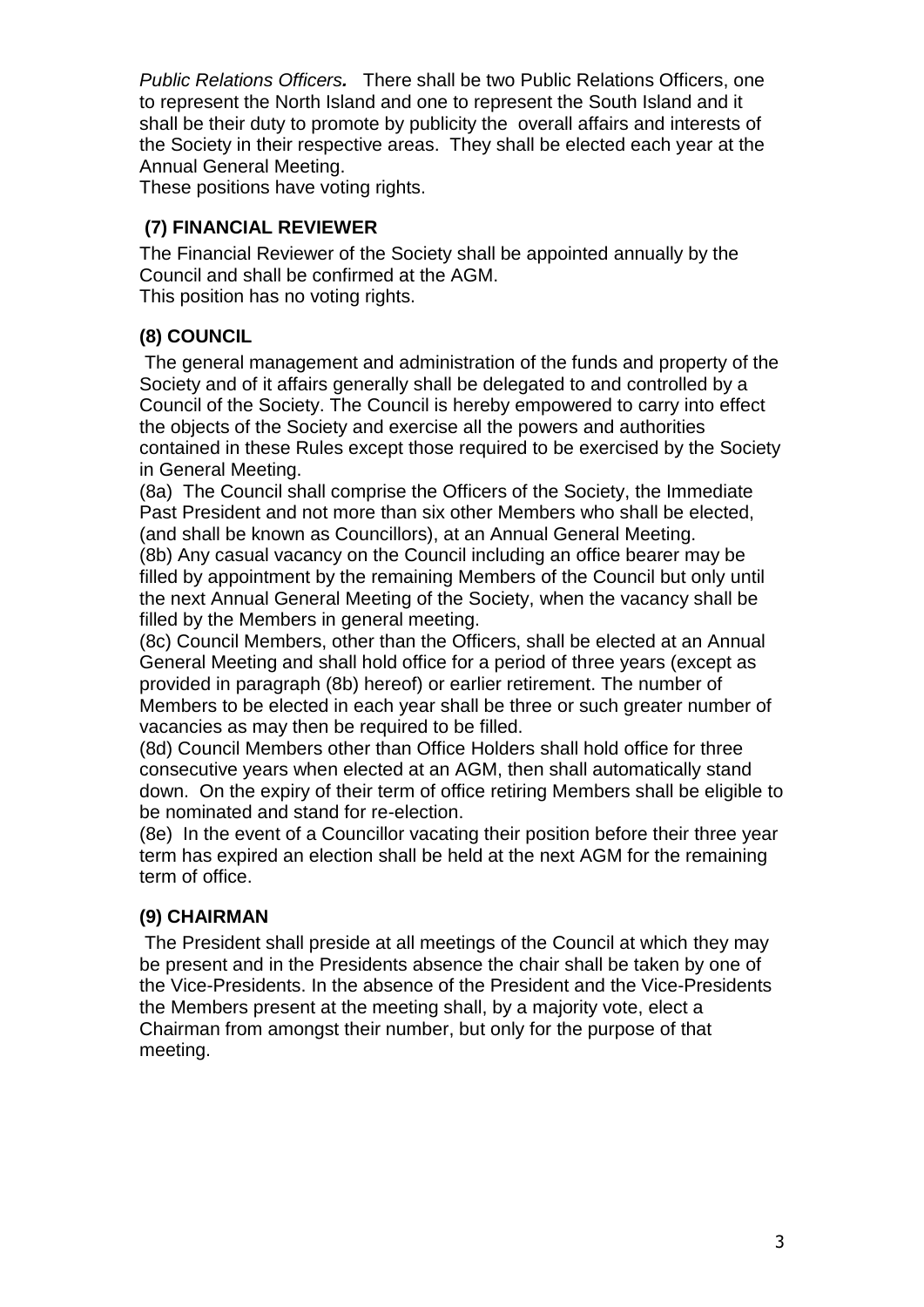### **(10) FUNCTIONS OF THE COUNCIL**

The Council shall exercise control over all the affairs of the Society and its reports shall be available at the Annual General Meeting for the information of Members of the Society.

#### **(11) MEETINGS OF THE COUNCIL**

 The Council shall meet at such times and places as it may determine. (11a) Notices convening ordinary meetings of the Council along with the agenda, shall be sent by the Secretary to all Members of Council at least 21 days prior to a meeting.

(11b) Notices of Motion or Amendments to be proposed to motions appearing on the agenda paper shall be forwarded to the Secretary at least 14 days before the meeting. The Secretary shall forward to all Members of the Council details of all such Notices of Motion or Amendments at least seven days before the meeting.

(11c) The quorum for a meeting of the Council shall be eight (8) Members present.

(11d) Members of the Council shall not be entitled to appoint a proxy vote at any Council Meetings (including an extraordinary meeting).

#### **(12) EXTRAORDINARY MEETING OF THE COUNCIL**

An Extraordinary Meeting of the Council shall be called either at the request of the President or upon receipt of a requisition addressed to the Secretary signed by at least three Members of the Council and shall be held at such a time and place as may be appointed by the President, or in the case he/she shall be unable or unwilling within fourteen days to name a venue, by the requisitionists.

Seven days notice shall be given in respect of all Extraordinary Meetings of the Council, and the purpose for which a meeting is called shall be stated in the notice convening such meetings.

### **(13) COMMITTEES**

The Council shall appoint an Editing Committee and an Executive Committee each consisting of not more than four Members of the Council. The President and Vice-Presidents for the time being shall be "ex-officio" Members of all committees.

#### **(14) COMMITTEE COMPOSITION AND FUNCTIONS**

(14a) The Editing Committee shall be charged with the duties of provisionally preparing and approving publications to be issued by the Society, examining and approving pedigrees and certificates and enquiring into and deciding upon any question or dispute which may arise in connection therewith. And to prepare and present a report for the AGM

(14b) The Executive Committee shall be responsible for all financial matters connected with the Society including the investment of funds, monies spent to promote the Welsh Breed in Publications here and overseas, promoting Welsh Classes and Shows and to extend the popularity and usefulness of the Welsh Breed.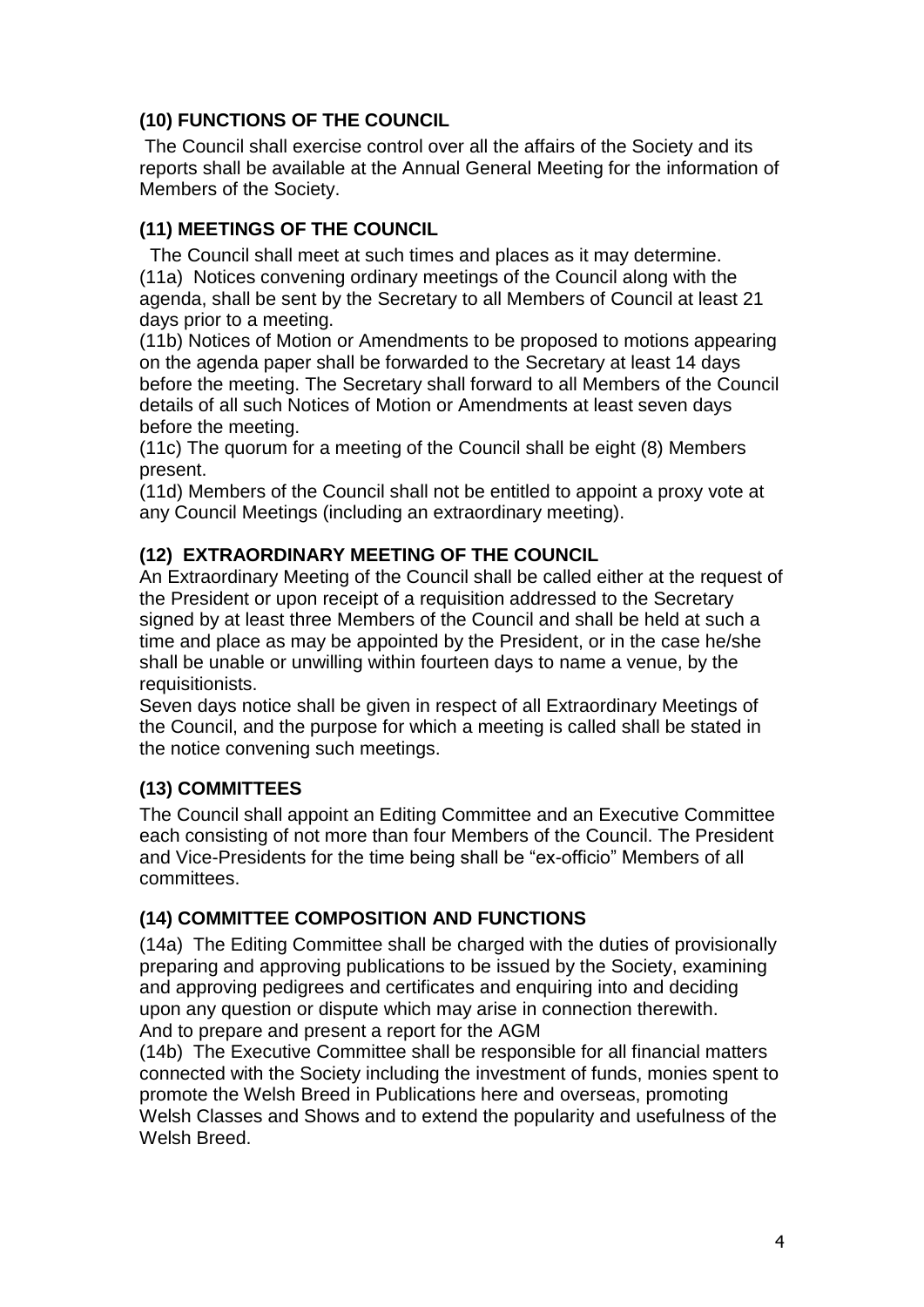Examining and approving pedigrees and certificates and enquiring into and deciding upon any question or dispute which may arise in connection therewith.

And to prepare and present a report for the AGM

(14c) The Council shall have power to appoint such standing or subcommittees additional to those provided for in the Rules and to delegate to such committees such powers and functions as it may from time to time deem necessary.

(14d) All committees shall be appointed annually by the Council at its first meeting subsequent to the Annual General Meeting of Members in each year and shall assume office forthwith. The Members shall remain in office until the following Annual General Meeting but retiring Members shall be eligible for reappointment if they are still Members of the Council.

(14e) At the first meeting subsequent to its appointment in each year, each standing committee shall appoint its own Chairman and Minute Secretary. The Chairman shall preside at each meeting of that committee at which the Chairman may be present and in the absence of the Chairman the Members present at each meeting shall by a majority vote appoint a Chairman from amongst their number but only for the purposes of that meeting. The Chairman and Secretary of each committee shall hold office until the next Annual General Meeting but shall be eligible for re-election if still Members of the Committee.

(14f) The quorum of all standing sub-committees shall be three.

(14g) The reports, findings and recommendations of all Committees and sub-committees shall be subject to confirmation by the Council, and shall be presented to the Council by the Chairman of each committee, or, in their absence, by the elected Chairman. In the absence of the Chairman they shall be presented by the Secretary or the Secretary's deputy.

### **(15) JUDGES LIST**

The Council shall every year, keep the Judges List updated and current.

### **(16) NEWSLETTER EDITOR and WEBSITE CONVENER**

The Newsletter Editor and Website Convener shall be appointed annually by Council at the Friday Council Meeting prior to the Annual General Meeting of Members in each year and shall assume office forthwith. These positions shall be confirmed at the AGM. The Newsletter Editors duty shall be to edit and produce the Societies Newsletter and to promote The Welsh Pony & Cob Society. The Website Conveners duty shall be to keep the Societies website updated and current and to promote The Welsh Pony & Cob Society. The Newsletter Editor and the Website Convener do not need to be members of the Council. These positions do not have voting rights.

### **(17) MEMBERSHIP**

Membership shall be of the following kinds namely

- (17a) ANNUAL MEMBER
- (17b) JUNIOR MEMBER
- (17c) LIFE MEMBER.

(17a) ANNUAL MEMBERSHIP shall be open to any person over the age of 18 who is approved by the Council.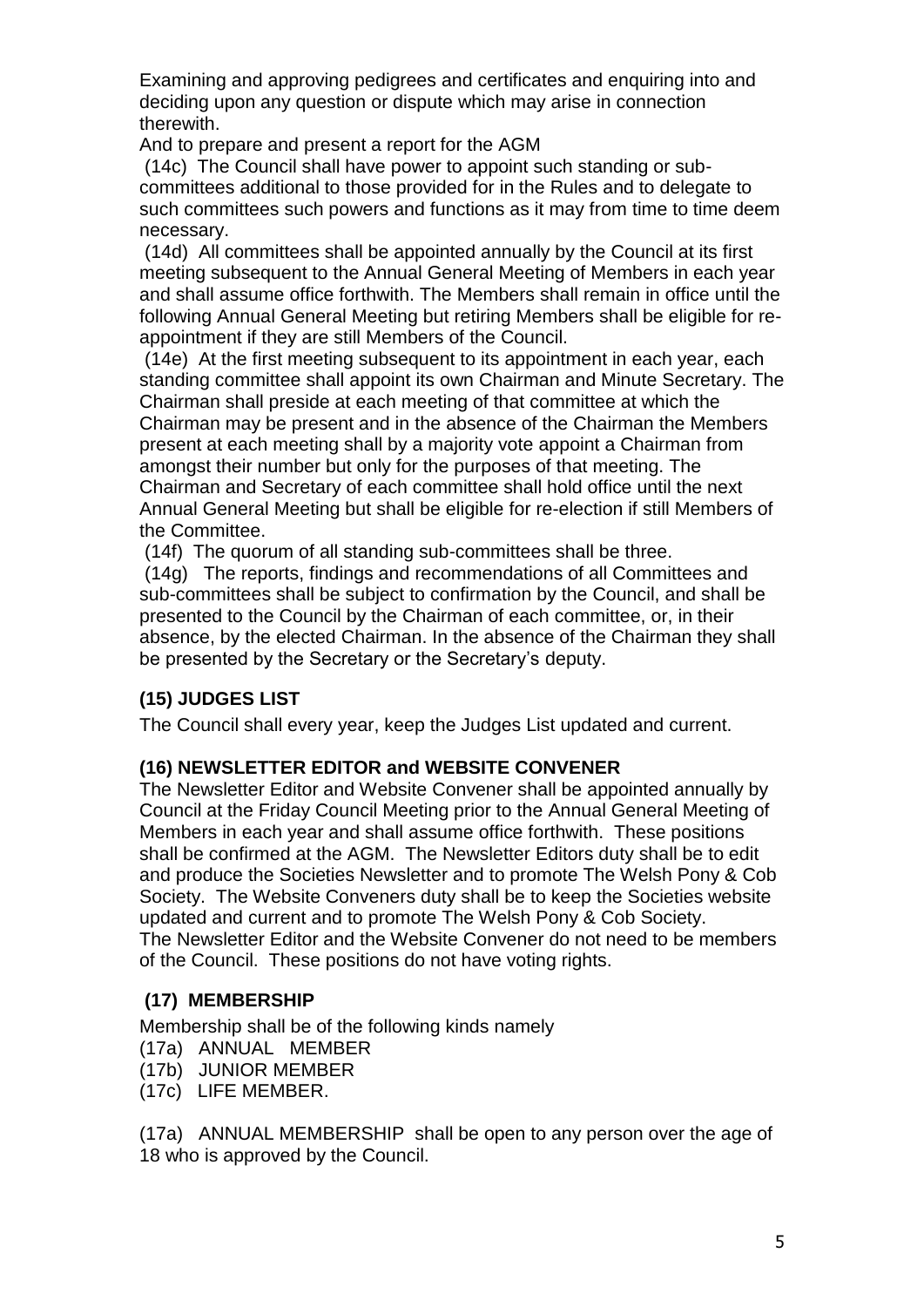(17b) JUNIOR MEMBERSHIP shall be open to any person 18 years and under who is approved by Council. A Junior Member shall not be entitled to vote or to hold office as a Member of Council.

(17c) LIFE MEMBERSHIP shall be open to any annual Member who is approved by Council.

In the case of Junior Membership, age shall be determined as at the date of application for Membership but once having been admitted to such Membership the Member so admitted shall be entitled to remain such a Member until the next subscriptions are due following the date on which such Member attains the age of 19 years as the case may be.

(17d) Application for Membership shall be made to the Secretary on an approved application form and shall be accompanied by the prescribed subscription.

(17e) Every application for Membership shall be referred to the Council and the Council shall either grant Membership to the applicant or decline the application. If the application is declined the subscription tendered by the applicant shall be immediately refunded. It shall not be necessary to give any reason for declining an application.

#### **(18) HONORARY LIFE MEMBER**

Honorary Life Members may be elected, from time to time, at the Annual General Meeting on the recommendation of Council, in recognition of conspicuous services rendered by them to the Society and breeds. An Honorary Life Member shall not be required to pay any subscription upon election or thereafter, and shall be entitled to enjoy all the privileges of Membership.

#### **(19) PATRON**

On the recommendation of the Council a Patron may be appointed at an Annual General Meeting. A Patron shall be a Member in good standing, shall be appointed for a term not exceeding three years and shall not be eligible for re-appointment for consecutive terms. This is not a Council position.

### **(20) RESIGNATION OF MEMBERS**

Any Member may resign from Membership by giving to the Secretary not less than one month's written notice to that effect and paying any subscription due prior to the date such notice was given but no Member resigning shall be entitled to any refund of the subscription paid by him.

#### **(21) PAYMENT OF SUBSCRIPTIONS**

The subscriptions payable by Members shall be fixed from time to time at the Annual General Meeting and may be fixed at differing rates according to the class of Membership. The subscription year shall be from the 1st of September through to 31st of August of the following year and any Member who has not paid such monies within two months after the same becomes due and payable, shall be deemed to be in arrears.

A Member who is in arrears with the payment of their subscription shall not be entitled to any Membership privileges or vote at any meeting of the Society,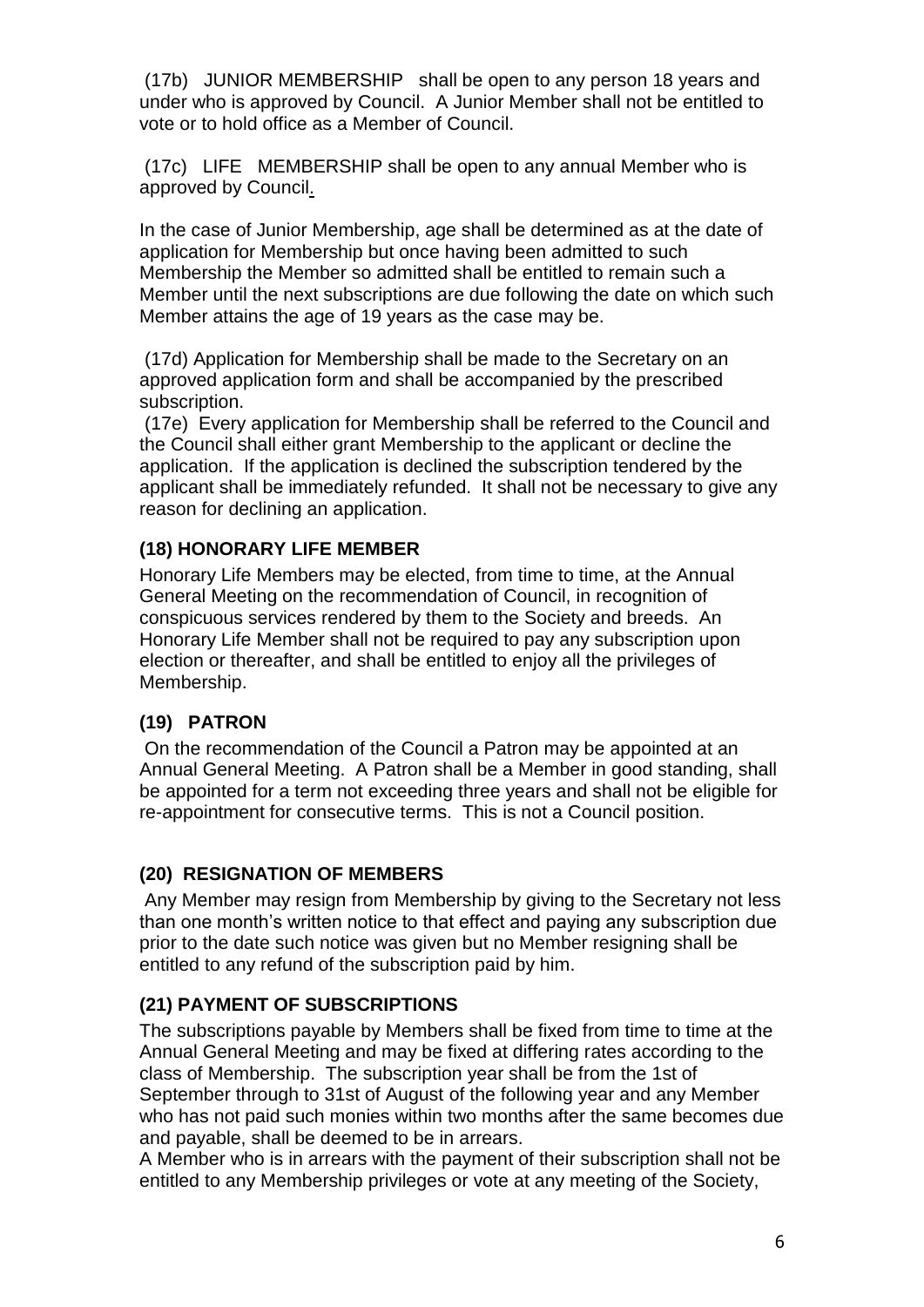Council, committees or sub-committee, or to be elected to any office under the Society.

If any Member shall fail to pay subscriptions due by them to the Society within two months after the same becomes due and payable, the Council may strike the name of such Member off the roll of Members and such persons shall thereupon cease to be a Member of the Society but without prejudice to their liability to pay such subscriptions.

#### **(22) DISCIPLINARY POWERS**

(1) Subject to these Rules, the Council may by resolution:

(a) Expel a Member from the Society;

(b) Suspend a Member from Membership of the Society for a specified period; or

(c) Reprimand a Member, or a combination of any of the above.

If it is of the opinion that a Member:

(i) Has refused or neglected to comply with these Rules and/or Regulations of The Welsh Pony & Cob Society of New Zealand; or

(Ii) Has been guilty of conduct unbecoming a Member, or prejudicial to the interests of the Society; or

(iii) Where there is a doubtful or suspicious pedigree, or alleged willful misrepresentation.

 (2) A resolution of the Council under sub-cause (1) does not take effect unless the Council, at a meeting held not earlier than 14 days and not later than 28 days after the service on the Member of a Notice under sub-clause (3), confirms the resolution in accordance with this clause.

 (3) Where the Council passes a resolution under sub-clause (1) the Secretary shall, as soon as practicable, cause to be served on the Member a notice in writing:

(a) Setting out the resolution of the Council and the grounds on which it is based;

(b) Stating that the Member may address the Council at the Meeting to be held not earlier than 14 days after service of the notice and not later than 28 days;

(c) Stating the date, place and time of that Meeting;

(d) Informing the Member that he/she may do one or either of the following: (i) Attend the Meeting or

 (ii) Give to the Council before the date of that meeting a written statement seeking the revocation of resolution.

(4) At the Meeting of the Council held in accordance with the sub-clause (2) the Committee:

(a) Shall give to the Member an opportunity to be heard;

(b) Shall give due consideration to any written statement submitted by the Member; and

(c) Shall by resolution determine whether to confirm, to vary or to revoke the resolution.

The removal or suspension of a Member shall not relieve them of liability for the payment of any arrears of their subscription or any dept or payment due from him/her to the Society.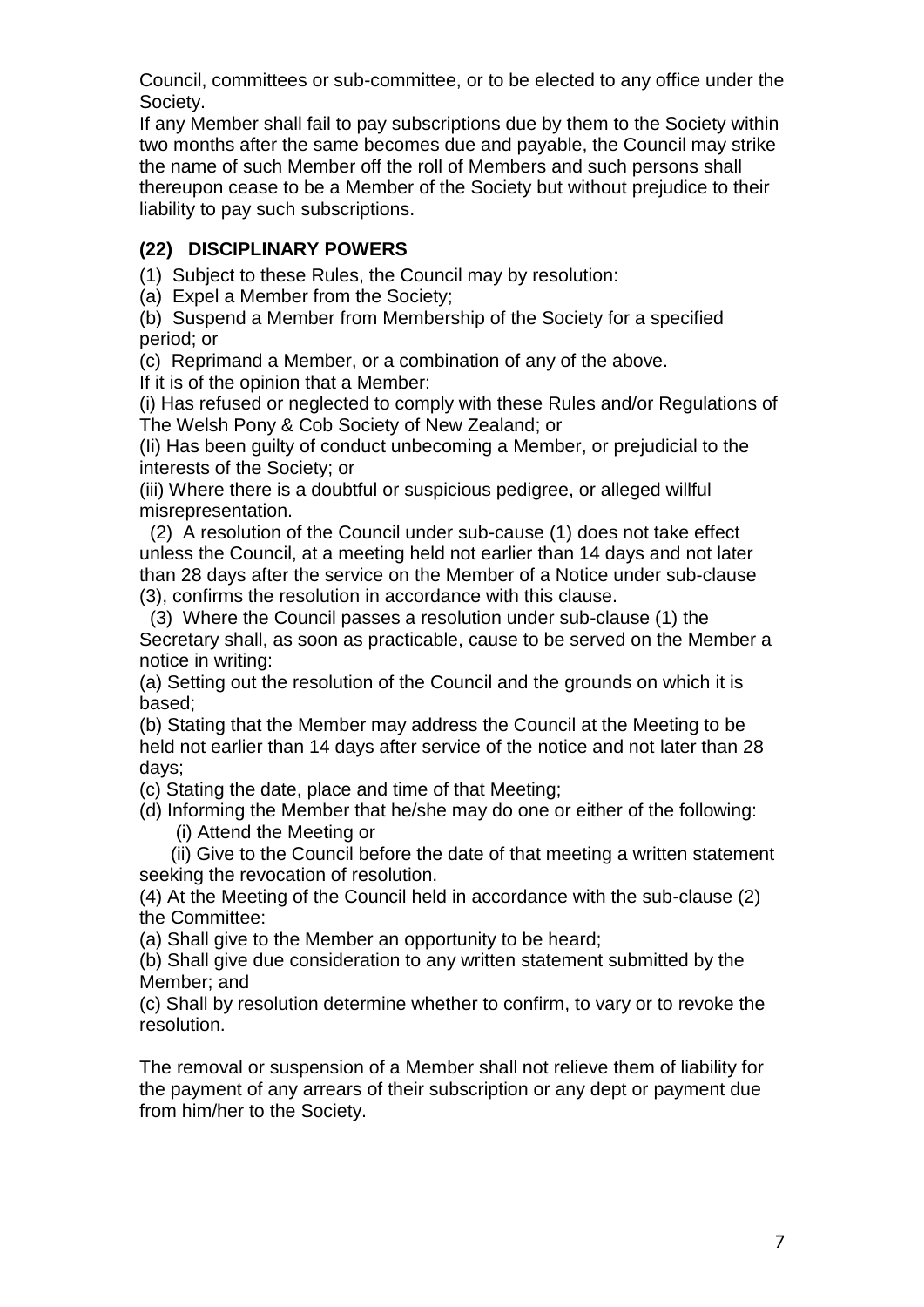#### **(23) DISPUTE RESOLUTION**

- 23.1 If a dispute arises out of or relates to the Rules of the Society a party to the Agreement may not commence any Court or arbitration proceedings relating to the dispute unless it has complied with the following paragraphs of this clause except where the party seeks urgent injunctive relief.
- 23.2 A party to these Rules claiming that a dispute ("the Dispute") has arisen under or in relation to the Rules must give written notice ("the Notice") to the other party specifying the nature of the Dispute.
- 23.3 On receipt of the Notice by the other party, the parties ("the Parties") must endeavour in good faith to resolve the Dispute expeditiously using informal dispute resolution techniques such as mediation, expert evaluation or determination or similar techniques agreed by them.
- 23.4 If the parties do not agree within seven (7) days of receipt of the Notice (or such further period agreed in writing by them) as to:
	- a) the dispute resolution technique and procedures to be adopted; and
	- b) the timetable for all steps in those procedures; and
	- c) the selection and compensation of the independent person required for such technique;

Then the parties must mediate the Dispute in accordance with the Mediation Rules of the New Zealand Chapter of LEADR (Lawyers Engaged in Alternative Dispute Resolution) and the chairperson for the time being of the New Zealand Chapter of LEADR will select the mediator and determine the mediator's remuneration.

#### **(24) MEETINGS OF MEMBERS ANNUAL GENERAL MEETING**

An Annual General Meeting of Members of the Society shall be held every year within three months of the end of the financial year (March  $31<sup>st</sup>$ ) and twenty-one days notice thereof, and of the business to be transacted thereat, shall be given to every Member.

#### **(25) NOTICES OF MOTION**

Notices of Motion or Notices of Amendments to be proposed at the Annual General Meeting shall be forwarded to the Secretary at least fourteen days prior to such meeting and the Secretary shall forward details of such Notices of Motion or Amendments to all Members not less than seven days before such meeting.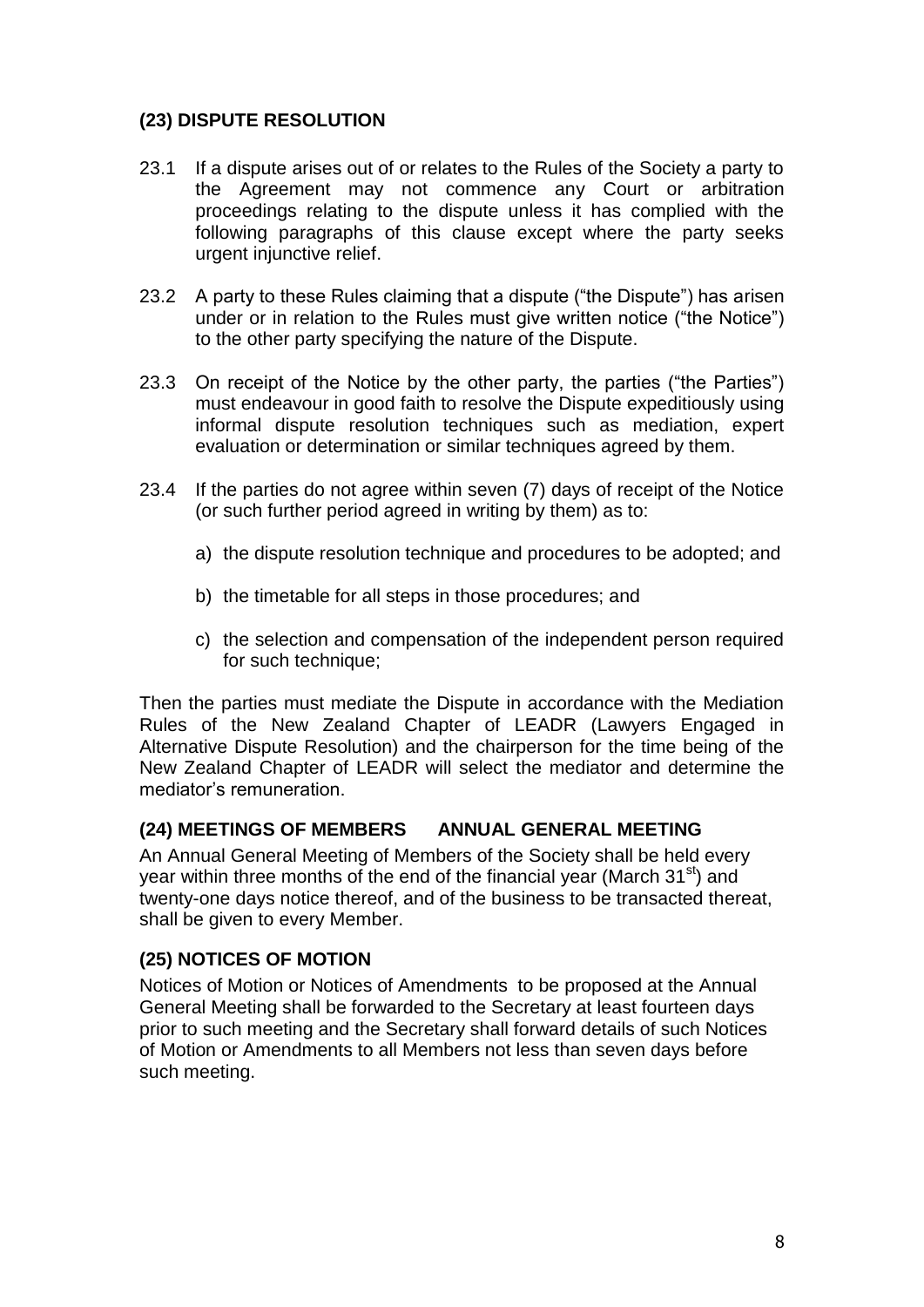# **(26) QUORUM**

The Quorum for an Annual General Meeting shall be 20 Members who are entitled to vote as contained in Rules (28), (28a), (28b) and (28c) herein shall apply.

### **(27) EXTRAORDINARY GENERAL MEETING**

An extraordinary general meeting of the Members of the Society may be called at the request of the President or upon receipt of a requisition addressed to the Secretary and signed by at least five Members of the Council or twenty Members of the Society. Any such requisition shall state the purpose for which the meeting is required.

The President shall then name a date and venue within 21 days of receiving such

Requisition and such meetings must take place within 45 days of such Requisition. Twenty-one days notice of an Extraordinary General Meeting and the business to be conducted thereat shall be given to Members and the provisions as to motions, quorum, proxies and voting contained in Rules (25), (26) and (28), (28a), (28b) and (28c) herein shall apply.

# **(28) VOTING**

Each financial Member of the Society other than Junior Members shall be entitled to vote and shall be entitled to appoint a proxy to attend and vote at the Annual General Meeting on their behalf but such proxy must be a Member of the Society. Proxy forms shall be forwarded to all Members with the notice of meeting and to be effective must be returned duly completed to the Secretary prior to the commencement of the meeting.

(28a) Members may only hold five (5) Proxy Votes.

(28b) Voting at an Annual General Meeting shall be on voices or at the discretion of the Chairman on a show of hands unless any Member present shall call for a poll in which case the voting shall be counted on the basis of the number of proxy votes held by each Member present in addition to his own vote.

(28c). To be eligible to vote at an Annual General Meeting or an Extraordinary General Meeting of the Society a person must be a Member for three consecutive months immediately prior to the aforementioned meeting.

# **REGULATIONS**

### **(29) THE STUD BOOK AND APPENDICES REGULATIONS.**

The Council shall have the power to make and from time to time to amend regulations governing the publication of the Welsh Stud Book, the contents thereof, and the conditions of entry therein, and as part of the registration of animals of either pure or part bred and the fixing of fees therefore and as to disciplinary or corrective proceedings in the case of any doubtful or suspicious registration or attempted registration.

### **(30) ACCEPTANCE OF STOCK FOR REGISTRATION AND ENTRY.**

Stallions, colts, mares, fillies and geldings shall be accepted for entry in the New Zealand Welsh Stud Book on being eligible and complying with the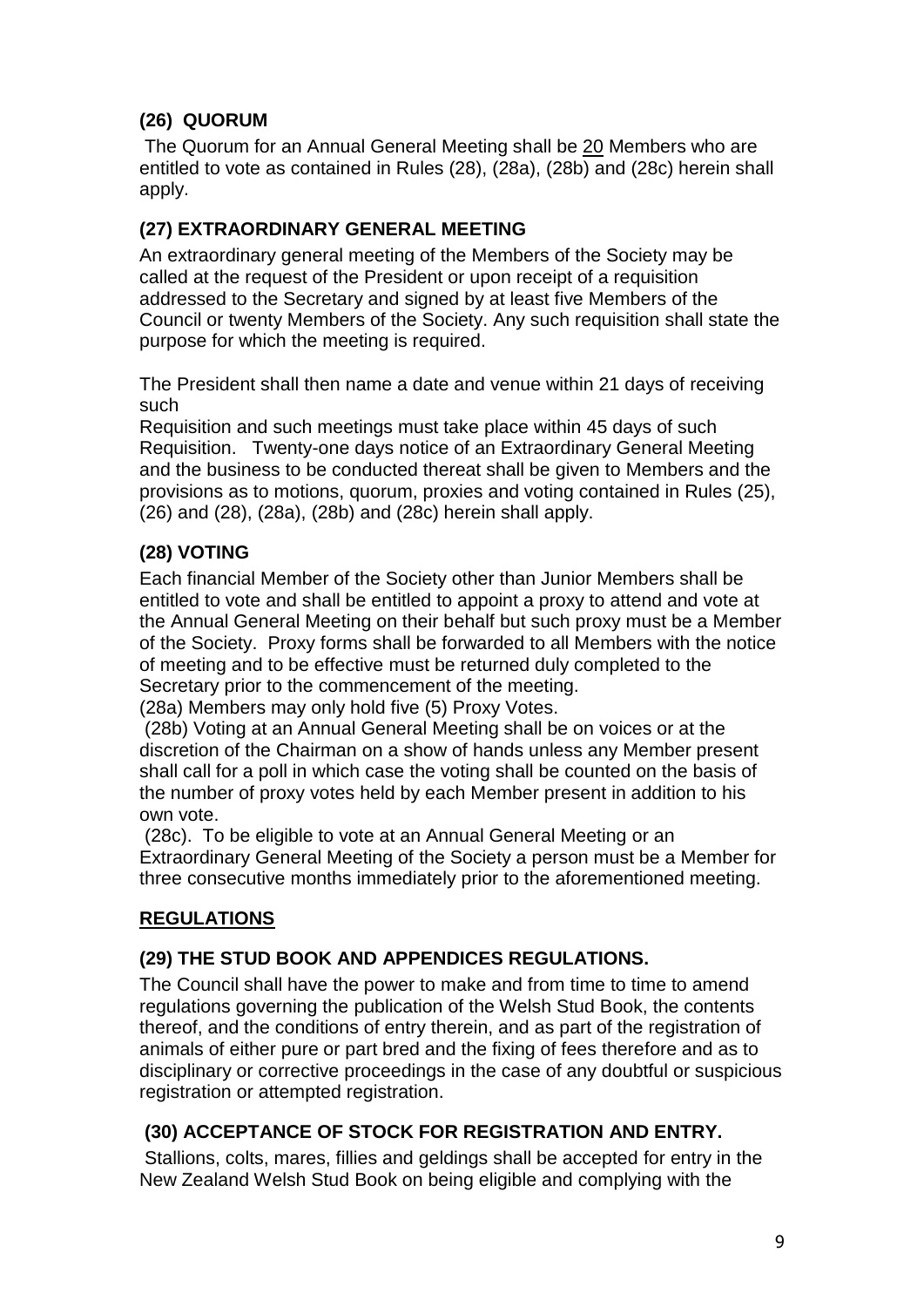regulations of The Welsh Pony & Cob Society of New Zealand for the time being in force regarding entry therein.

The decision of the Council on the interpretation and adjudication of the Rules and regulations of The Welsh Pony & Cob Society of New Zealand regarding to all registrations and the granting of export certificates and any other privileges of Membership shall be final and binding on all Members

# **(31) WELSH PARTBRED REGISTER**

Stallions and colts and mares and fillies and geldings shall be accepted for entry in the New Zealand Welsh Partbred Register on being eligible and complying with the Regulations of The Welsh Pony & Cob Society of New Zealand for the time being in force regarding entry therein.

The decision of the Council on the interpretation and adjudication of the Rules and regulations of The Welsh Pony & Cob Society of New Zealand regarding to all registrations and the granting of export certificates and any other privileges of Membership shall be final and binding on all Members

# **(32) COMPLAINTS**

A. A Member who complains to the correctness of pedigree of any pony or cob registered or entered with the New Zealand Society shall deposit with the Society a sum, (\$100.00) or to be determined by the Committee, and submit a signed statement substantiating their complaint.

B. If following investigation the compliant is deemed to be well founded the sum will be repaid.

C. If following investigation the complaint is deemed by the Society to be ill founded the sum will be forfeited.

### **(33) ELIGIBILITY TO COMPETE FOR PRIZES AND MEDALS**

Only animals which are registered or entered, accepted for registration or entry, or eligible for registration or entry in the Welsh Stud Book shall be eligible to compete for trophies or other prizes offered by the Society. In the event of any prize so offered being awarded to an unregistered or unentered animal, application for such animal's registration in the Stud Book shall be lodged with the Secretary of the Society within 28 days of the award being made and such prize shall be withheld until the animal in respect of which the award was made is accepted for registration. In the event of no application for registration being received in the prescribed time or of registration of the animal in respect of which application is made being refused, the prize awarded to it shall be cancelled.

### **(34) ALTERATION OF RULES AND BY-LAWS**

Any Member wishing to propose an alteration or alterations of The Welsh Pony & Cob Society of New Zealand Rules, at a Annual General Meeting, shall give notice in writing to the Secretary, specifying fully the nature of the alteration or alterations which they wish to propose, at least 28 days prior to such meeting

(34a) These Rules or any of them may be altered at any Annual General Meeting or Extraordinary meeting of the Society by a majority of two-thirds of those voting, provided that at least twenty one clear days notice is given to all Members of such meeting and of the proposed alterations.

(34b) The Council may from time to time, appoint a sub-committee to consider the revision or alteration of, or addition to, or deletion from, the Rules